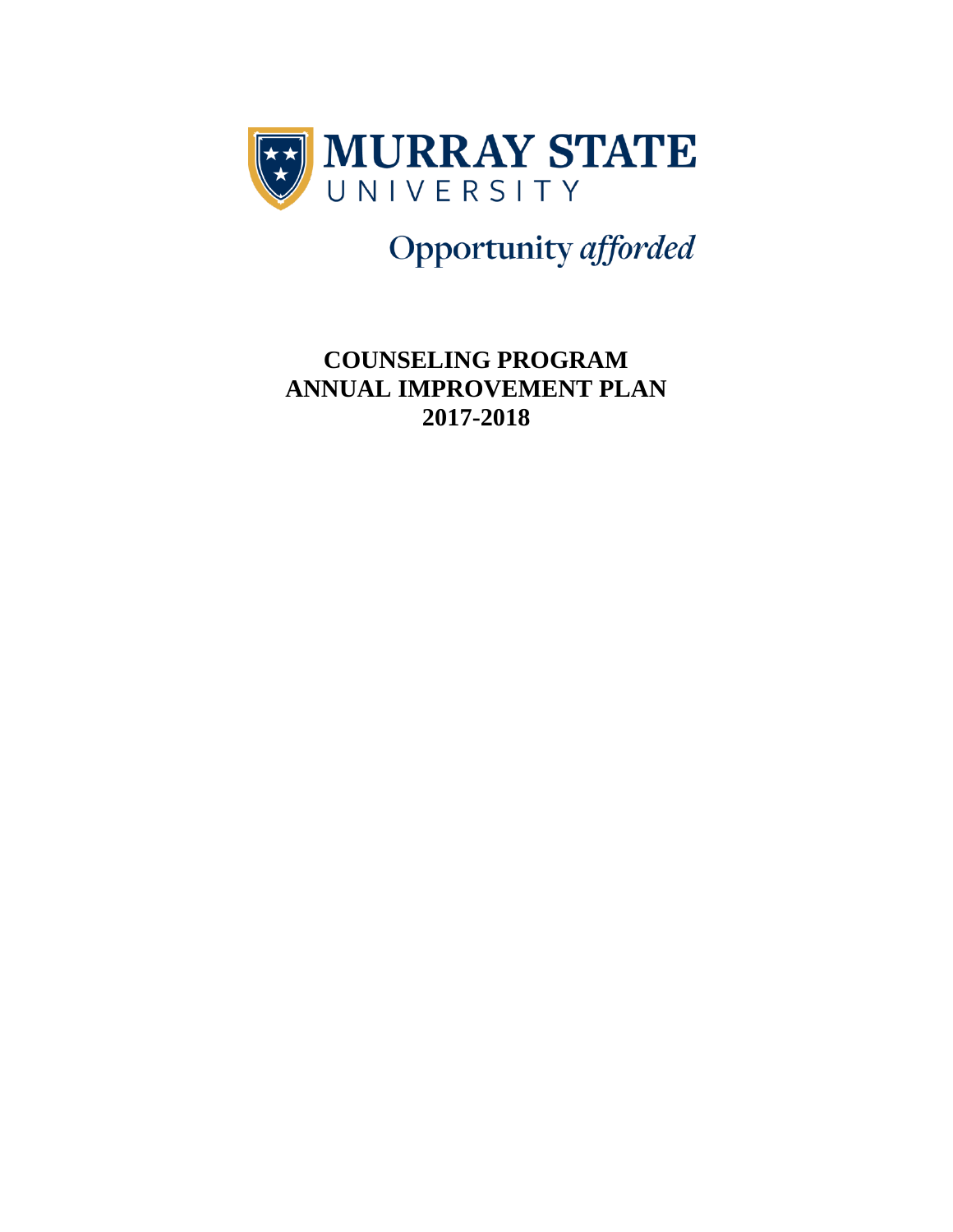## **Annual Improvement Plan**

**Purpose:** The Counseling (CNS) Program is dedicated to improve the Program curriculum, organization, and communication by frequent and routine evaluations. Various groups help in the evaluation process: CNS students during their last semester of the Program, graduates of the CNS Program within six months of graduating, employers of recent graduates, and practicum and internship site supervisors. Through an anonymous survey format, each of these groups provide feedback on the strengths and challenges of our Program curriculum and student educational experiences. The surveys are the Program Evaluation, the Graduate Survey, the Graduate Employer Survey, and the Site Supervisor Evaluation of Counseling Program. The CNS faculty compile, analyze, discuss and utilize the feedback to determine future foci and/or changes to the Program. In addition, at the end of each semester, CNS faculty review the progress of each student on all CACREP standards and utilize this information to enhance program curriculum and develop student remediation, if necessary. Lastly, we share the reports with our Advisory Board and discuss possible changes to the program.

**Major Findings:** There were a few trends found throughout the four surveys for both strengths and challenges of the Program.

**Program strengths.** Survey participants strongly identified the:

- Approachability of faculty
- Rigor of Program
- $\bullet$  Experiential nature of the program (e.g., hands-on-activities, case studies, etc.)
- Faculty support
- Diversity of Faculty
- Faculty commitment to student success
- Faculty commitment to helping students develop and enhance foundational counseling skills
- $\triangle$  Thoroughness of program to prepare counselors with high counseling-efficacy

**Site Supervisors:** Overall, the site supervisors ranked the counseling program between adequately prepared and well prepared on all standards. The highest rankings were in professional/personal growth, professional identity, ethics, and openness to feedback. Supervisors also ranked the students skills highest in career/lifestyle development (though there were three not applicable) and human growth and development. The overall ratings in actual skills were fairly consistent and at the high end of adequately prepared.

**Need for Program improvement.** Responses to program improvement included: preparation for CPCE, preparation for testing classes, requiring legal and ethical issues in counseling for both tracks, and increased attention to grief and loss.

**Student Learning Outcomes (SLO's):** In addition to the above surveys, the CNS faculty also reviewed each CACREP standard for every student in courses the previous academic year. Below is an overview of the results.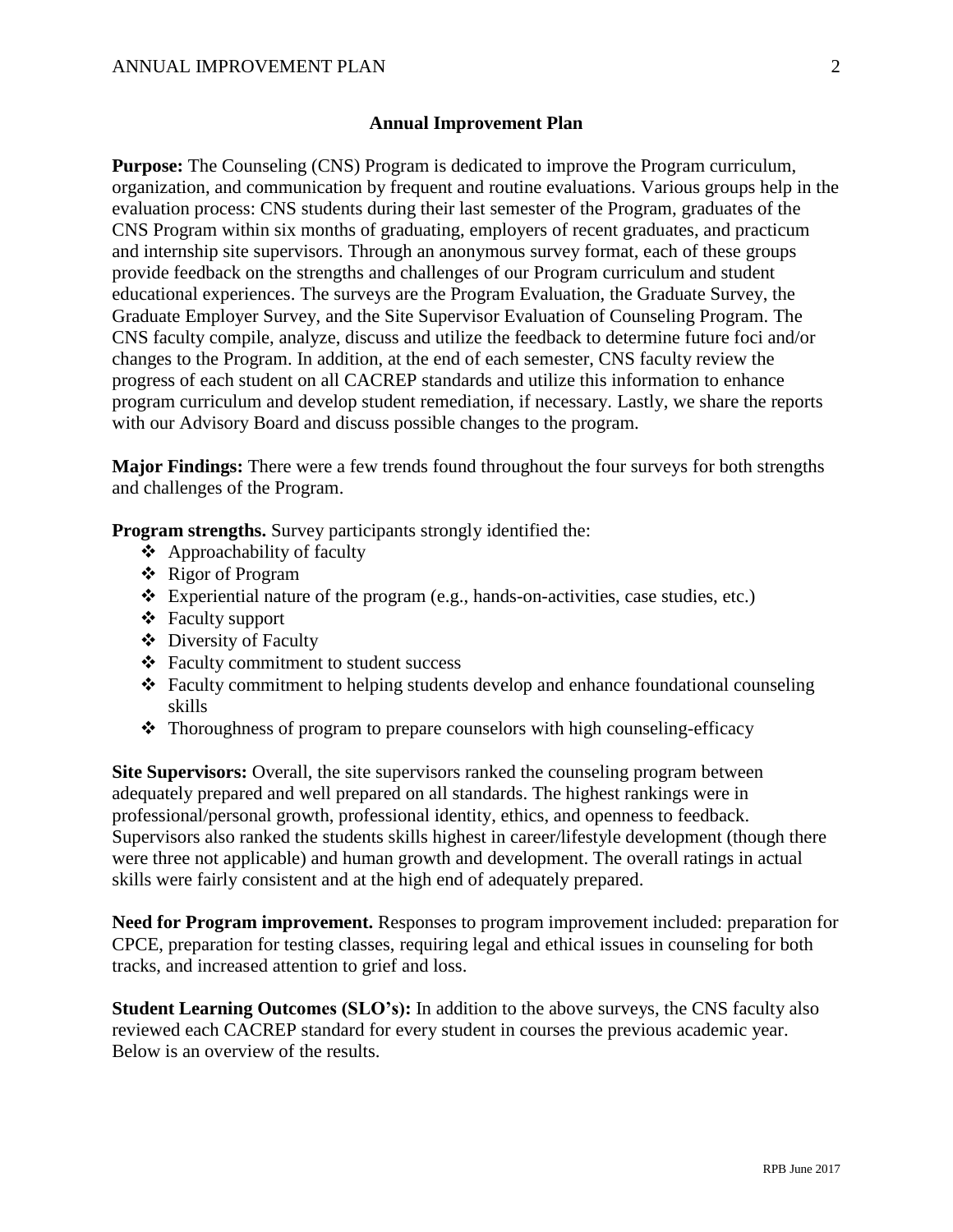**Met or Exceeded Core Standards:** All students met or exceeded the core standards measured in the following classes: CNS 617- Introduction to Counseling, CNS 618- Issues in Mental Health Counseling, CNS 734- Marriage, Couples and Family Counseling, CNS 752- Trauma and Crisis Counseling, CNS 686- Career Counseling, CNS 619- Foundational Counseling Techniques, CNS 624- Theories of Counseling, CNS 692- Group Counseling, CNS 790- Practicum (fall 2016, spring 2017), CNS 794- Internship I (fall 2016, spring 2017), CNS 795- Internship II (fall 2016, spring 2017), CNS 635- Human Growth and Development (summer 2016, fall 2016, spring 2017), CNS 671- Multicultural Counseling (summer 2016, spring 2017). No Core Standards were assessed in CNS 676- Diagnosis and Treatment Planning or CNS 722- Substance Use and Addictions Counseling.

**Developing or Did not Meet Core Standards:** Three students did not meet standards G1h, G1i, and G8e in CNS 720- Elementary School Counseling. One student did not meet standard G1c and G5g in CNS 725- Middle/High School Counseling

**Met or Exceeded Clinical Mental Health Counseling Standards:** All students met or exceeded the CMHC standards measured in the following courses: CNS 618- Issues in Mental Health Counseling, CNS 734- Marriage, Couple, and Family Counseling, CNS 752- Trauma and Crisis Counseling, CNS 722- Substance Use and Addictions Counseling, CNS 790- Practicum (spring 2017, fall 2016), CNS 794- Internship I (fall 2016), CNS 795- Internship II (fall, 2016, spring 2017), CNS 671 (summer 2016, spring 2017). No CMHC standards were assessed in CNS 692- Group Counseling.

**Developing or Did not Meet CMHC Standards:** One student did not meet standard D9 in CNS 625- Legal and Ethical Issues due to not submitting paper.

**Met or Exceeded School Counseling Standards:** All students met or exceeded the SC standards measured in the following courses: CNS 617- Introduction to Counseling, CNS 624- Theories of Counseling, CNS 671- Multicultural Counseling, CNS 635- Human Growth and Development (summer 2016, fall 2016, spring 2017), CNS 676- Diagnosis and Treatment Planning. CNS 790- Practicum (fall 2016, spring 2017), CNS 794- Internship I (fall 2016, spring 2017), No standards were assessed in CNS 692- Group Counseling.

**Developing or Did not Meet School Counseling Standards:** CNS 720- Elementary School Counseling: Five students performed below standard for at least one of the following: A1, A3, A5, D3, E1, E2, F3, H3, I2, I3, I4, J2, J3, K1, K3, M1, M3, M4, M5, M6, N4, O2, O4, P1 and P2. One student failed to submit an assignment and therefore was not assessed on a number of these standards. This student is required to retake the course. One student failed to demonstrate knowledge of many of these standards because of cheating and plagiarism. This student is not allowed to retake the course, and has not been allowed to continue in the school counseling program. Two students graduated at the end of the semester. Each student was able to articulate the standards, but has a weakness in professional writing. The final student will continue in the program. She will be asked to demonstrate knowledge of standard G3 and O2 within other courses. CNS 725- Middle/High School Counseling- One student did not meet or is developing competency in standards A6, A7, B2, C2, C4, C6, E3, G1, G2, I5, J1, K2, M7, O1, O3, and P1. This student performed poorly on a midterm task, and did not complete three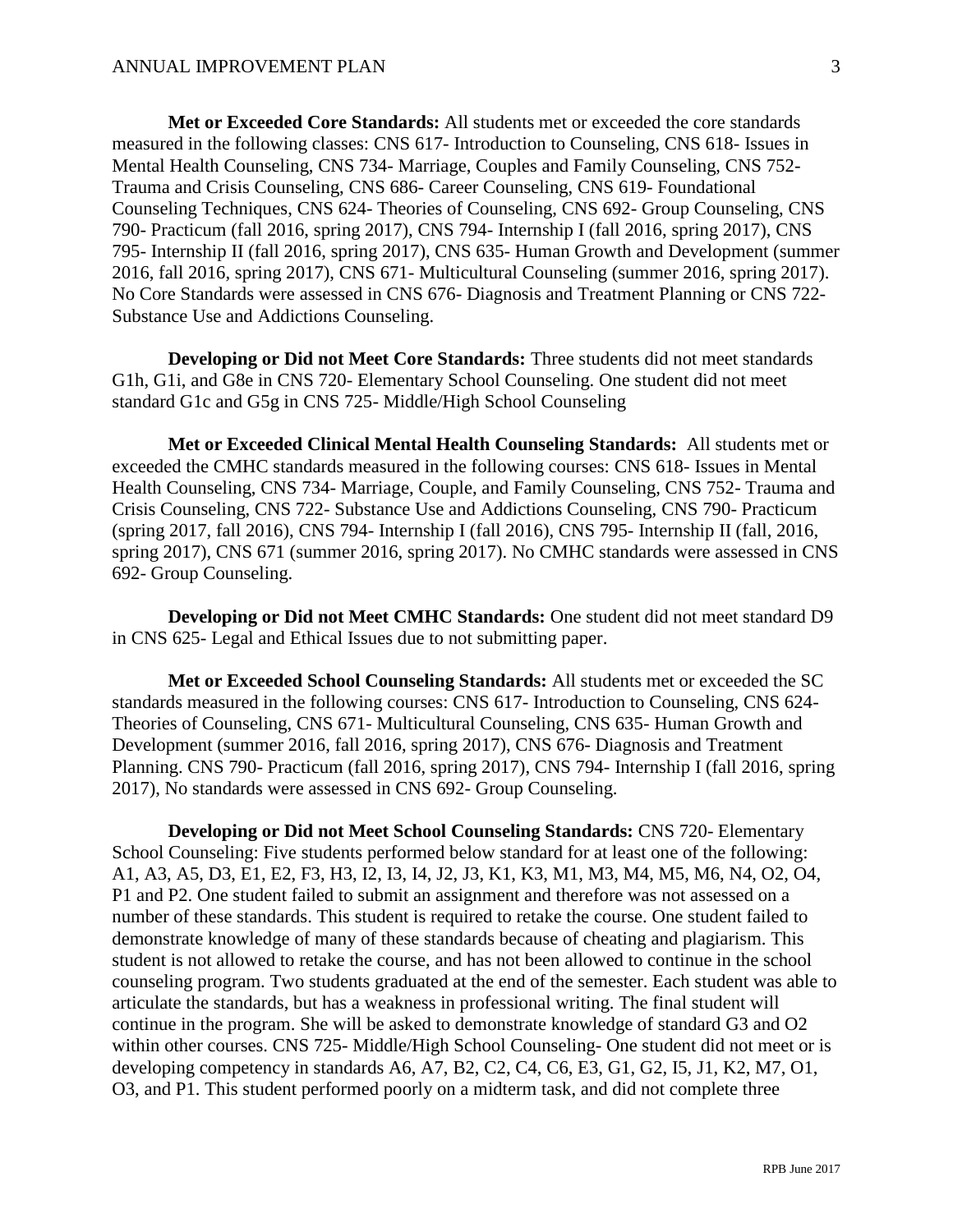assignments. This student attempted to drop the course toward the end of the semester. She will be required to retake the course, during which she will receive extra support to help her meet the standards.

**Plan for improvement:** The CNS Program will continue to work on various areas to enhance the curriculum and the learning experiences for students. Many changes have already been made. For instance, each course syllabus has been reorganized, standardized (according to CACREP national standards, CAEP, and EPSB), and updated to strengthen the focus on counseling theory, multicultural issues, and application of skills. Also, the organization of the Program itself has been restructured to offer consistency in course offering and uniformity of student expectations.

In the upcoming year, the Program will use the results of these surveys and SLO's to further develop the curriculum and Program structure. While the vast majority of the students met or exceeded the Core and program specific CACREP standards, there are some areas to review.

- Adjustments that will be made to specific courses include:
	- o Given feedback from students and other stakeholders, the faculty will develop and propose a course in counseling children and adolescents. To maintain the 60-hour limit in the EdS CMHC track, this child and adolescent course will replace the required CNS 617 (Introduction to Counseling). Much of the content in CNS 617 was being delivered in the other classes, and per stakeholders, including program faculty and students, a specialty class that focuses on providing mental health services to children and adolescents was needed. Furthermore, the program will selectively identify courses to teach the standards that were originally being taught in 617 to insure maintenance of program rigor.
	- o To provide more opportunity to explore diversity in a pluralistic society, faculty will explore the possibility of offering counseling students a study abroad experience.
	- o To assist students in their ability to conceptualize cases, faculty will integrate the use of case studies and oral presentations in CNS 619 and CNS 624.
	- o Given the mixed results regarding the midpoint exams, faculty will continue to monitor students and determine if a change in exam methodology is needed.
	- o Case presentation rubric for practicum and internships is being redeveloped to accurately assess student skills.
	- o CNS 625 Additional discussion board responses will be added
	- o CNS 619 Additional hands on practice using written scripts will be incorporated into course
	- o CNS 752- Trauma and Crisis Counseling now includes online modules for students to complete in Psychological First Aid and Incident Command.
	- o CNS 635- Human Growth and Development: Case study rubric was updated to better assess students. Added optional live video conferences and video for juggling assignment.
	- o CNS 618- Issues in Mental Health Counseling: Exam was updated to cover three more CMHC standards.